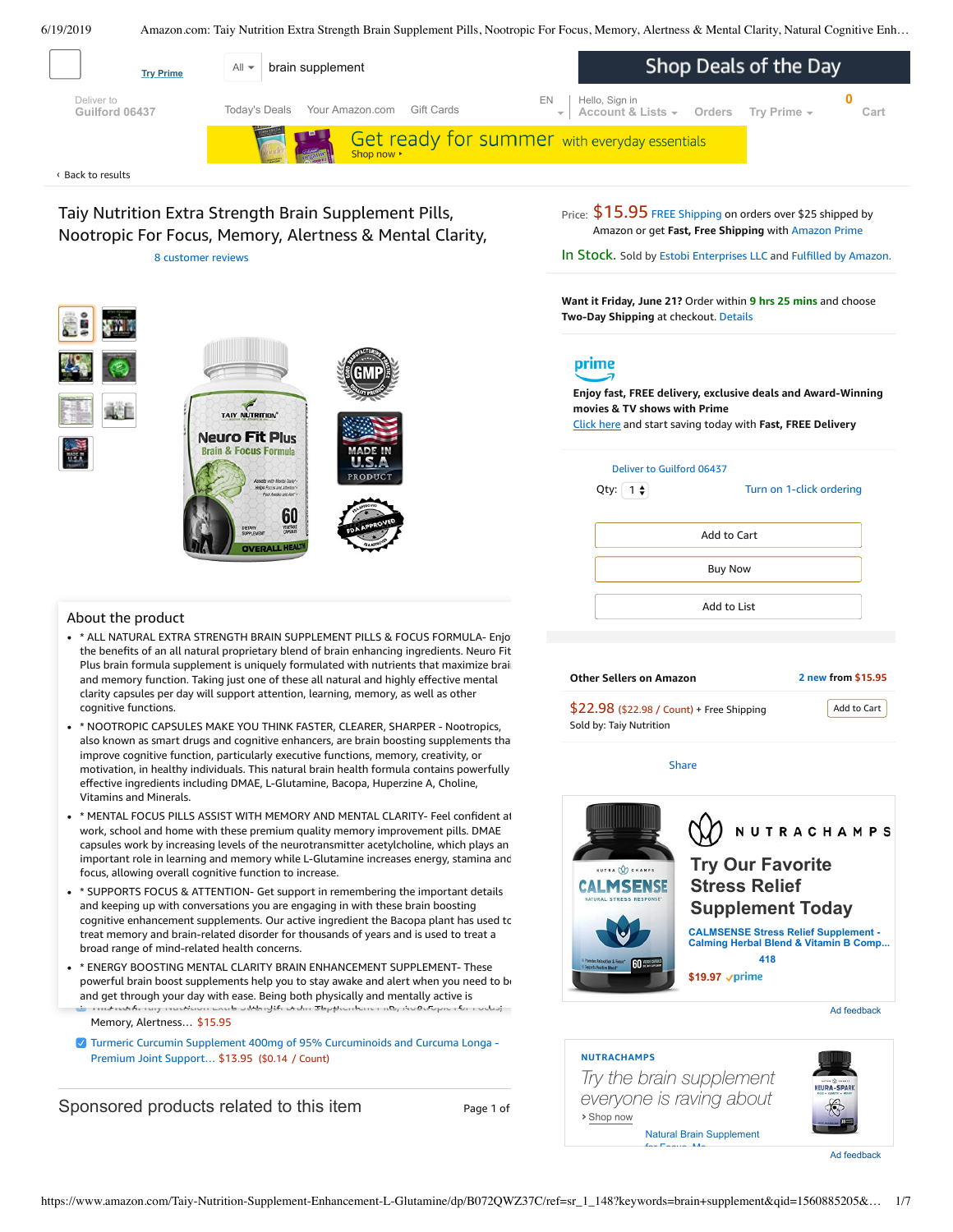6/19/2019 Amazon.com: Taiy Nutrition Extra Strength Brain Supplement Pills, Nootropic For Focus, Memory, Alertness & Mental Clarity, Natural Cognitive Enh…



# Customers who bought this item also bought



[Glucosamine](https://www.amazon.com/Glucosamine-Chondroitin-Rex-Rider-Supplement/dp/B0727VTKSR/ref=pd_sim_121_1/143-6729050-3493109?_encoding=UTF8&pd_rd_i=B0727VTKSR&pd_rd_r=8b0b24b3-92c0-11e9-9375-01411e0c5734&pd_rd_w=Ub8m1&pd_rd_wg=D8C4M&pf_rd_p=90485860-83e9-4fd9-b838-b28a9b7fda30&pf_rd_r=PKYNVJ97TFGKT1WXHTR3&psc=1&refRID=PKYNVJ97TFGKT1WXHTR3) for Dogs with Chondroitin, Rex & Rider Extra Strength All Natural Joint Supplement for… [8](https://www.amazon.com/product-reviews/B0727VTKSR/ref=pd_sim_121_cr_1/143-6729050-3493109?ie=UTF8&pd_rd_i=B0727VTKSR&pd_rd_r=8b0b24b3-92c0-11e9-9375-01411e0c5734&pd_rd_w=Ub8m1&pd_rd_wg=D8C4M&pf_rd_p=90485860-83e9-4fd9-b838-b28a9b7fda30&pf_rd_r=PKYNVJ97TFGKT1WXHTR3&refRID=PKYNVJ97TFGKT1WXHTR3)

[\\$20.95](https://www.amazon.com/Glucosamine-Chondroitin-Rex-Rider-Supplement/dp/B0727VTKSR/ref=pd_sim_121_1/143-6729050-3493109?_encoding=UTF8&pd_rd_i=B0727VTKSR&pd_rd_r=8b0b24b3-92c0-11e9-9375-01411e0c5734&pd_rd_w=Ub8m1&pd_rd_wg=D8C4M&pf_rd_p=90485860-83e9-4fd9-b838-b28a9b7fda30&pf_rd_r=PKYNVJ97TFGKT1WXHTR3&psc=1&refRID=PKYNVJ97TFGKT1WXHTR3)

#### Special offers and product promotions

**[Your cost could be \\$0.00 instead of \\$15.95](https://www.amazon.com/gp/cobrandcard/marketing.html?pr=con321&inc=50gcUnrec&ts=apzar4dkt91f8ywxiq8aic8qugf3t8g&dasin=B072QWZ37C&plattr=math&place=detailpage&imp=165e0752-b40f-41a2-a48a-4dce26f8cde1)**! Get a **\$50 Amazon.com Gift Card** instantly upon approval for the **Amazon Rewards Visa Card** Apply now

## **Have a question?**

Find answers in product info, Q&As, reviews

# Product description

#### Description:

Taiy Nutrition Extra Strength Brain Supplement Pills, 60 Capsules:

Discover an all-natural solution to improve brain health and reap the rewards of improved focus, clarity, memory, concentration, and energy with Neuro Fit Plus cognitive enhancing pills. This brain enhancement supplement is an all natural proprietary advanced brain formula that combines eight active ingredients with essential B vitamins and folic acid.

With fewer neurotransmitters firing throughout the aging process, the brain loses connections and memories are lost. Neuro Fit Plus memory focus pills work to boost memory focus with dimethylaminoethanol, huperzine A, and phosphatidylserine.

L-glutamic acid is specifically blended into the formula to support brain focus and concentration.

Neuro Fit Plus natural focus pills also includes docosahexaenoic acid (DHA), which is an omega 3 fatty acid that is widely recognized as a vital acid for brain health.

The benefits of Neuro Fit Plus cognitive enhancing supplement expand beyond just your mental clarity and brain health. Feel the calming and mood enhancing benefits of bacopa and inositol as you go through your day and step up to any cognitive or physical challenge with more energy thanks to a targeted dose of choline.

Realize your cognitive potential with the Neuro Fit Plus all-natural extra strength brain supplement.

\* The following statements have not been evaluated by the Food and Drug Administration and are not intended to diagnose, treat, prevent, or cure any disease.

# Product details

**Product Dimensions:** 2.4 x 2.4 x 3.8 inches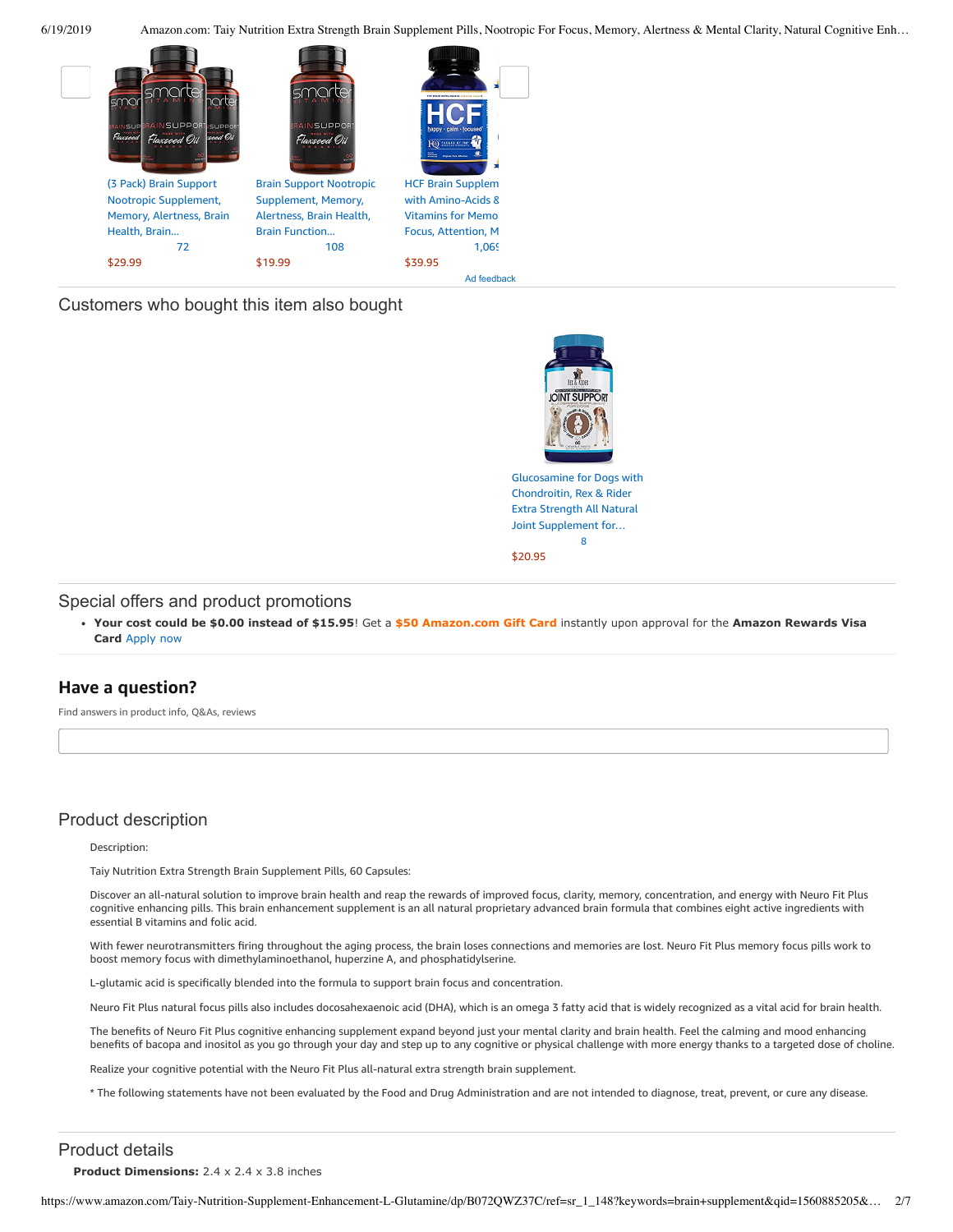#### 6/19/2019 Amazon.com: Taiy Nutrition Extra Strength Brain Supplement Pills, Nootropic For Focus, Memory, Alertness & Mental Clarity, Natural Cognitive Enh…

**Shipping Weight:** 2.9 ounces [\(View shipping rates and policies\)](https://www.amazon.com/gp/help/seller/shipping.html/ref=dp_pd_shipping?ie=UTF8&asin=B072QWZ37C&seller=ATVPDKIKX0DER)

**ASIN:** B072QWZ37C

**UPC:** 600300718423

**Average Customer Review:** [8 customer reviews](https://www.amazon.com/product-reviews/B072QWZ37C/ref=acr_dpproductdetail_text?ie=UTF8&showViewpoints=1)

**Amazon Best Sellers Rank:** #310,139 in Health & Household [\(See Top 100 in Health & Household](https://www.amazon.com/gp/bestsellers/hpc/ref=pd_zg_ts_hpc))

**Product Warranty:** For warranty information about this product, please [click here](https://www.amazon.com/gp/feature.html/ref=dp_warranty_request_3P?ie=UTF8&docId=1002406021)

Would you like to **tell us about a lower price**?

#16443 in [Herbal Supplements](https://www.amazon.com/gp/bestsellers/hpc/3764461/ref=pd_zg_hrsr_hpc)

# Related Video Shorts (0) [Upload](https://www.amazon.com/creatorhub/video/upload?productASIN=B072QWZ37C&referringURL=ZHAvQjA3MlFXWjM3Qw%3D%3D&ref=RVSW) your video



# **Be the first video**

Your name here

# Important information

#### **Legal Disclaimer**

Statements regarding dietary supplements have not been evaluated by the FDA and are not intended to diagnose, treat, cure, or prevent any disease or health condition.

# Sponsored products related to this item





# **GOODTHREADS** Crafted with care. From \$25

Shop now

Ad feedback

# [See questions and answers](https://www.amazon.com/ask/questions/asin/B072QWZ37C/ref=cm_cd_dp_lla_ql_ll) Customer Questions & Answers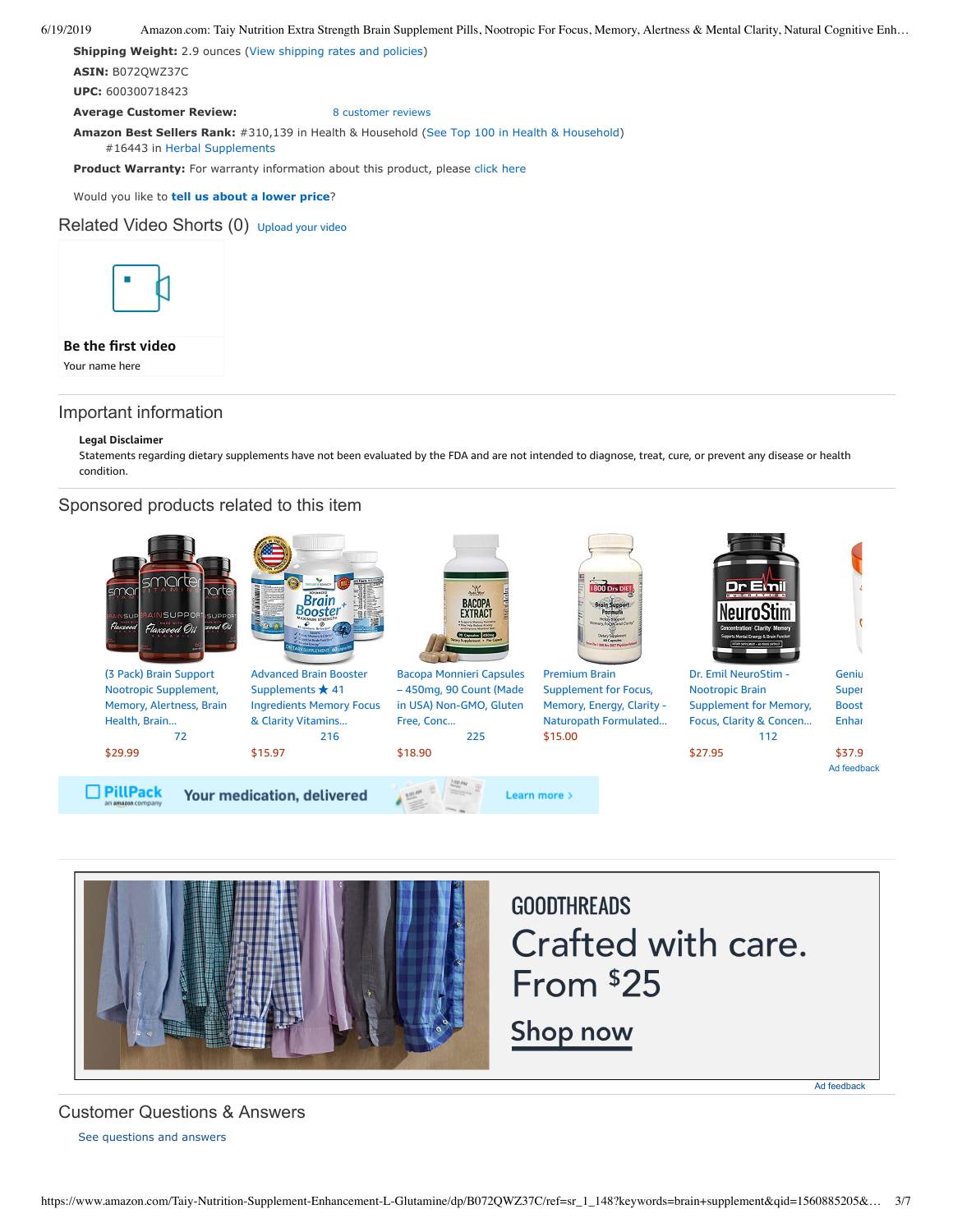|        | 5.0 out of 5 stars |      |
|--------|--------------------|------|
| 5 star |                    | 100% |

| 4 star | 0% |
|--------|----|
| 3 star | 0% |
| 2 star | 0% |
| 1 star | 0% |
|        |    |

#### **Review this product**

<span id="page-3-0"></span>**[8 customer](https://www.amazon.com/Taiy-Nutrition-Supplement-Enhancement-L-Glutamine/product-reviews/B072QWZ37C/ref=cm_cr_dp_d_show_all_top?ie=UTF8&reviewerType=all_reviews) reviews**

Share your thoughts with other customers

Write a [customer](https://www.amazon.com/review/create-review/ref=cm_cr_dp_d_wr_but_top?ie=UTF8&channel=glance-detail&asin=B072QWZ37C) review

| 3,664 | Add to Cart |
|-------|-------------|
|       | Ad feedback |

| Showing 1-8 of 8 reviews |  |  |
|--------------------------|--|--|
|--------------------------|--|--|

| <b>Top Reviews</b> |
|--------------------|
| Amazon Customer    |
| I like it!         |
| October 13, 2017   |

#### **Verified Purchase**

It's been just about a month since I received the product, I have noticed that I'm more alert than I used to be after I get back from my lunch break (that's when I decided to take it) and need to focus on my work until my day is over. I like it!!

| Helpful                                            | Comment | Report abuse                                                                                                                                                                   |
|----------------------------------------------------|---------|--------------------------------------------------------------------------------------------------------------------------------------------------------------------------------|
| Keith Scott                                        |         |                                                                                                                                                                                |
| $A++$<br>July 21, 2018<br><b>Verified Purchase</b> |         |                                                                                                                                                                                |
|                                                    |         | Product was timely shipped & received. Been taking for a week and I can definitely feel the results. I'm<br>going to use it for now & update you more. I would recommend this. |
| Helpful                                            | Comment | Report abuse                                                                                                                                                                   |
| alexandra mendoza                                  |         |                                                                                                                                                                                |
| Ilike                                              |         |                                                                                                                                                                                |
| March 20, 2019<br><b>Verified Purchase</b>         |         |                                                                                                                                                                                |
| Very good                                          |         |                                                                                                                                                                                |
| Helpful                                            | Comment | Report abuse                                                                                                                                                                   |
| <b>DarMac</b>                                      |         |                                                                                                                                                                                |
| September 24, 2017                                 |         | Totally erased my doubts! Highly recommended!                                                                                                                                  |

#### **Verified Purchase**

The Neuro Fit Plus totally erased my doubts in taking supplements for the brain. After taking this for a few weeks, I've identified key improvements in my Focus, organization and stress-management. I can clearly see the things that are Must-Done's and the things that can wait versus before I try to do everything, juggling 'em all in my hands. Also as a result of taking this supplement, I became more alert and reduced my coffee in-take per day. Highly recommended!

[Comment](https://www.amazon.com/gp/customer-reviews/R1UV91DJNSLCPL/ref=cm_cr_dp_d_rvw_btm?ie=UTF8&ASIN=B072QWZ37C#wasThisHelpful) [Report](https://www.amazon.com/hz/reviews-render/report-abuse?ie=UTF8&voteDomain=Reviews&ref=cm_cr_dp_d_rvw_hlp&csrfT=glp8vficzzcTi09kxlkC%2FLyL2AbLLb6OO9WSNawAAAABAAAAAF0Kf6dyYXcAAAAA%2B4kUEk%2F7iMGR3xPcX6iU&entityId=R1UV91DJNSLCPL&sessionId=143-6729050-3493109) abuse [Helpful](https://www.amazon.com/ap/signin?openid.return_to=https%3A%2F%2Fwww.amazon.com%2Fdp%2FB072QWZ37C%2Fref%3Dcm_cr_dp_d_vote_lft%3Fie%3DUTF8%26voteInstanceId%3DR1UV91DJNSLCPL%26voteValue%3D1%26csrfT%3Dglp8vficzzcTi09kxlkC%252FLyL2AbLLb6OO9WSNawAAAABAAAAAF0Kf6dyYXcAAAAA%252B4kUEk%252F7iMGR3xPcX6iU%23R1UV91DJNSLCPL&openid.identity=http%3A%2F%2Fspecs.openid.net%2Fauth%2F2.0%2Fidentifier_select&openid.claimed_id=http%3A%2F%2Fspecs.openid.net%2Fauth%2F2.0%2Fidentifier_select&openid.assoc_handle=usflex&openid.mode=checkid_setup&openid.ns=http%3A%2F%2Fspecs.openid.net%2Fauth%2F2.0)

Amazon Customer

**I got this for her for a gift and we like all the natural [ingredients](https://www.amazon.com/gp/customer-reviews/RQ9U1338N9ZDD/ref=cm_cr_dp_d_rvw_ttl?ie=UTF8&ASIN=B072QWZ37C) and we're impressed**

**with the ...**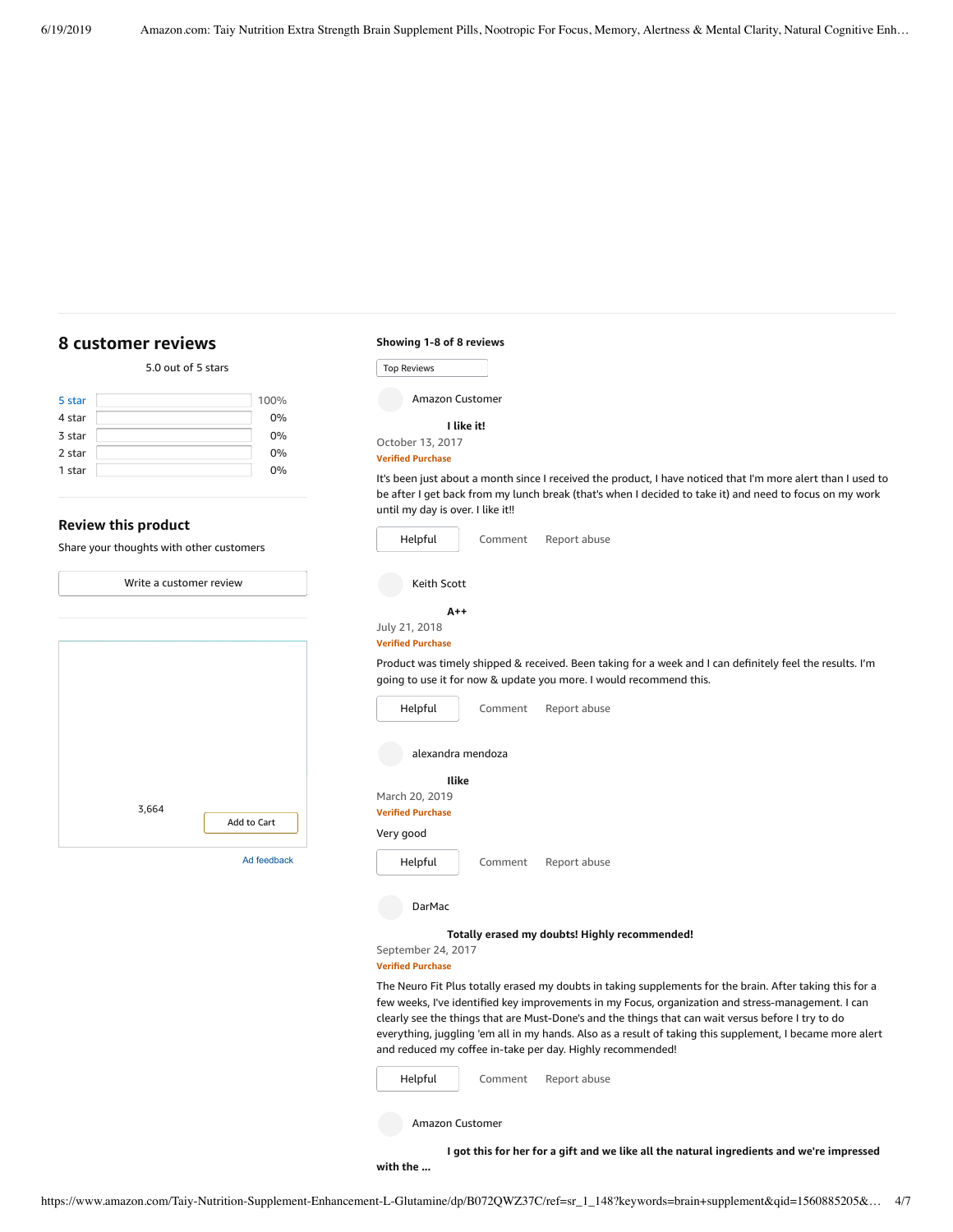December 28, 2017 **Verified Purchase**

My mom has complained a little bit about her memory problem, you know as we get older information tends to go on overload with all that we have learned throughout our lives. I got this for her for a gift and we like all the natural ingredients and we're impressed with the multiple benefits of energy boost and memory support.

| Helpful          | Comment | Report abuse                                                         |
|------------------|---------|----------------------------------------------------------------------|
| Acustomer        |         |                                                                      |
|                  |         | she feels much better. She can actually concentrate and get the work |
| December 8, 2017 |         |                                                                      |

#### **Verified Purchase**

I bought this brain booster for my senior in high school. Her schedule is so tense, and there is so much to learn and remember that she was loosing it. After taking this supplement, she feels much better. She can actually concentrate and get the work done. Good product.

| Helpful                                       | Comment                      | Report abuse                                                                                                                                                                                                     |
|-----------------------------------------------|------------------------------|------------------------------------------------------------------------------------------------------------------------------------------------------------------------------------------------------------------|
| AMZing_Lover                                  |                              |                                                                                                                                                                                                                  |
| February 25, 2018<br><b>Verified Purchase</b> | great memory booster         |                                                                                                                                                                                                                  |
| keep taking this, thanks.                     |                              | I'm always forgetful and can never remember what I needed to do with the task at hand when I walk from<br>one to the other but with this awesome brain booster supplement, I seem to be sharper than usual. I'll |
| Helpful                                       | Comment                      | Report abuse                                                                                                                                                                                                     |
| hb                                            |                              |                                                                                                                                                                                                                  |
| April 6, 2018                                 | so good will update after 40 |                                                                                                                                                                                                                  |
| So far so good will update after 40 days      |                              |                                                                                                                                                                                                                  |
| Helpful                                       | Comment                      | Report abuse                                                                                                                                                                                                     |

#### **See all 8 [reviews](https://www.amazon.com/Taiy-Nutrition-Supplement-Enhancement-L-Glutamine/product-reviews/B072QWZ37C/ref=cm_cr_dp_d_show_all_btm?ie=UTF8&reviewerType=all_reviews)**

Write a [customer](https://www.amazon.com/review/create-review/ref=cm_cr_dp_d_wr_but_btm?ie=UTF8&channel=glance-detail&asin=B072QWZ37C) review

# Set up an Amazon Giveaway



Amazon Giveaway allows you to run promotional giveaways in order to create buzz, reward your audience, and attract new followers and customers. Learn more about Amazon [Giveaway](https://www.amazon.com/gp/giveaway/home?ref=aga_dp_lm)

**This item:** Taiy Nutrition Extra Strength Brain Supplement Pills, Nootropic For Focus, Memory, Alertness & Mental Clarity, Natural Cognitive Enhancement with DMAE, L-Glutamine, Bacopa

Set up a [giveaway](https://www.amazon.com/giveaway/host/setup/ref=aga_h_su_dp?_encoding=UTF8&asin=B072QWZ37C)

Customers who viewed this item also viewed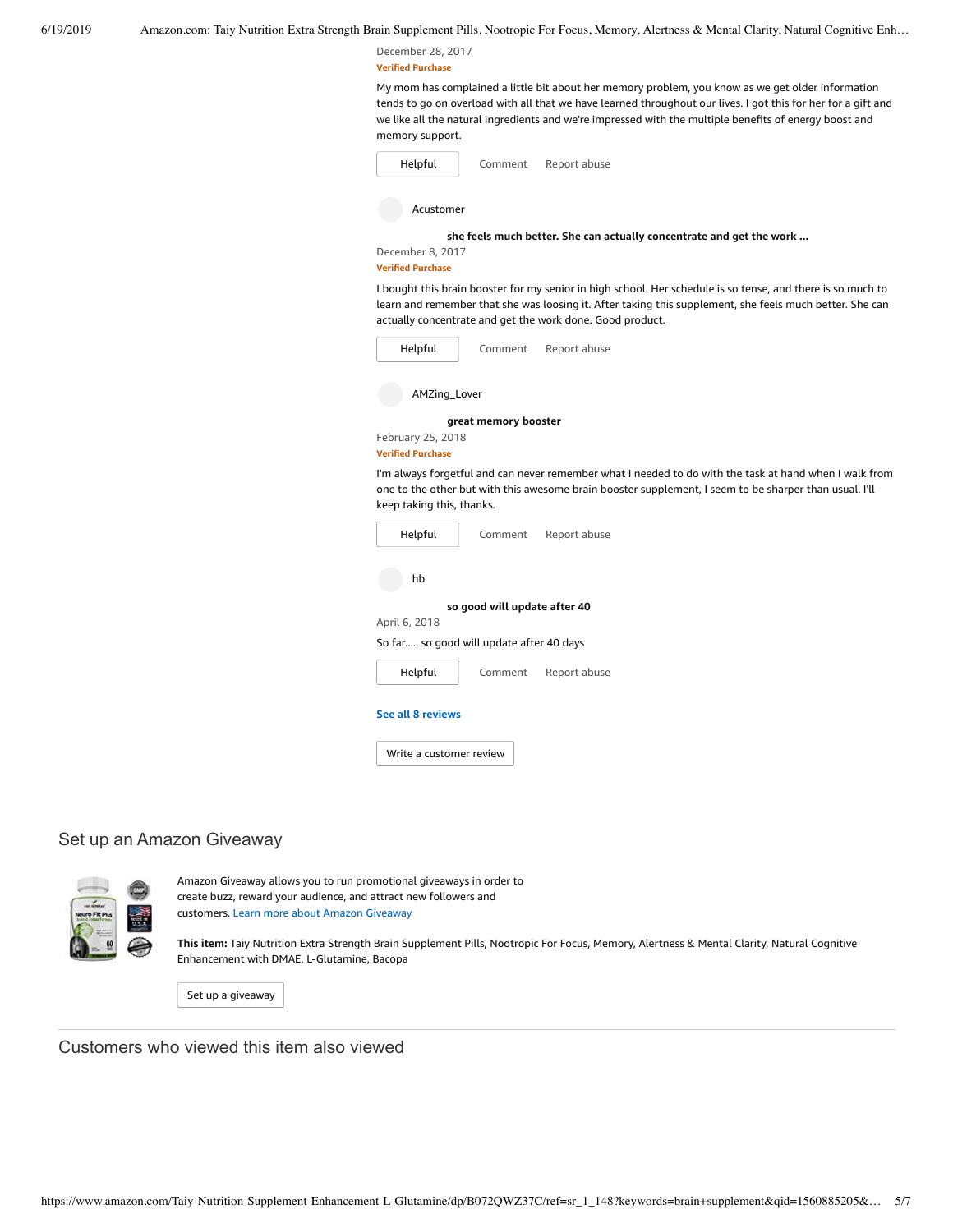



Did you know Amazon now accepts FSA cards?

Learn more ·

#### **Pages with related products.** See and discover other items: Glutamine [Supplements](https://www.amazon.com/slp/Glutamine-Supplements/kzez8ywed29p9p4?_encoding=UTF8&ref_=fs_blw_d_clp_1)

Disclaimer: While we work to ensure that product information is correct, on occasion manufacturers may alter their ingredient lists. Actual product packaging and materials may contain more and/or different information than that shown on our Web site. We recommend that you do not solely rely on the information presented and that you always read labels, warnings, and directions before using or consuming a product. For additional information about a product, please contact the manufacturer. Content on this site is for reference purposes and is not intended to substitute for advice given by a physician, pharmacist, or other licensed health-care professional. You should not use this information as self-diagnosis or for treating a health problem or disease. Contact your health-care provider immediately if you suspect that you have a medical problem. Information and statements regarding dietary supplements have not been evaluated by the Food and Drug Administration and are not intended to diagnose, treat, cure, or prevent any disease or health condition. Amazon.com assumes no liability for inaccuracies or misstatements about products.

[Back to top](#page-0-0)

| <b>Get to Know Us</b>             |
|-----------------------------------|
| Careers                           |
| Blog                              |
| About Amazon                      |
| Press Center                      |
| Investor Relations                |
| Amazon Devices                    |
| Tour an Amazon Fulfillment Center |
|                                   |

**Make Money with Us** [Sell on Amazon](https://www.amazon.com/gp/redirect.html?_encoding=UTF8&location=https%3A%2F%2Fservices.amazon.com%2Fcontent%2Fsell-on-amazon.htm%2Fref%3Dfooter_soa%3Fld%3DAZFSSOA%26ref_%3Dfooter_soa&source=standards&token=1CC2E60AAEEFD9613C04037E8F5AFD0F4D90DC5B) [Sell Under Private Brands](https://www.amazon.com/l/ref=map_1_b2b_GW_FT?node=17882322011) [Sell on Amazon Handmade](https://www.amazon.com/gp/redirect.html?_encoding=UTF8&location=https%3A%2F%2Fservices.amazon.com%2Fhandmade%2Fhandmade.html%3Fld%3DAZUSHNDFooter%26ref_%3Dfooter_soa&source=standards&token=3B063664DF1F3D449986FD6D04FA7404D76C339B) [Sell Your Services on Amazon](https://www.amazon.com/gp/redirect.html?_encoding=UTF8&location=https%3A%2F%2Fservices.amazon.com%2Fselling-services%2Fbenefits.htm%3Fld%3DAZUSVAS-globalfooter%26ref_%3Dfooter_sell_svcs&source=standards&token=E93858F0E946F93FEAC7F36EFB8E10F5C54CDBFC) [Sell on Amazon Business](https://services.amazon.com/amazon-business.html?ld=usb2bunifooter) [Sell Your Apps on Amazon](https://developer.amazon.com/) [Become an Affiliate](https://affiliate-program.amazon.com/) [Advertise Your Products](https://advertising.amazon.com/?ref=ext_amzn_ftr) Self-Publish with Us **›** [See More](https://www.amazon.com/b/?_encoding=UTF8&ld=AZUSSOA-seemore&node=18190131011&ref_=footer_seemore)

**Amazon Payment Products** [Amazon Rewards Visa Signature Cards](https://www.amazon.com/iss/credit/rewardscardmember?_encoding=UTF8&plattr=CBFOOT&ref_=footer_cbcc) [Amazon.com Store Card](https://www.amazon.com/iss/credit/storecardmember?_encoding=UTF8&plattr=PLCCFOOT&ref_=footer_plcc) [Amazon Business Card](https://www.amazon.com/dp/B07984JN3L?_encoding=UTF8&ie=UTF-8&plattr=ACOMFO) [Amazon.com Corporate Credit Line](https://www.amazon.com/dp/B07CBJQS16?_encoding=UTF8&ie=UTF-8&place=camp&plattr=CCLFOOT&pr=ibprox&ref_=footer_ccl) [Shop with Points](https://www.amazon.com/b?ie=UTF8&node=16218619011&ref_=footer_swp) [Credit Card Marketplace](https://www.amazon.com/compare-credit-card-offers/b?ie=UTF8&node=3561432011&ref_=footer_ccmp) [Reload Your Balance](https://www.amazon.com/Reload-Your-Gift-Card-Balance/b?ie=UTF8&node=10232440011&ref_=footer_reload_us) [Amazon Currency Converter](https://www.amazon.com/Currency-Converter/b?ie=UTF8&node=388305011&ref_=footer_tfx)

**Let Us Help You** [Your Account](https://www.amazon.com/gp/css/homepage.html?ie=UTF8&ref_=footer_ya) [Your Orders](https://www.amazon.com/gp/css/order-history?ie=UTF8&ref_=footer_yo) [Shipping Rates & Policies](https://www.amazon.com/gp/help/customer/display.html?ie=UTF8&nodeId=468520&ref_=footer_shiprates) [Amazon Prime](https://www.amazon.com/gp/prime?ie=UTF8&ref_=footer_prime) [Returns & Replacements](https://www.amazon.com/gp/css/returns/homepage.html?ie=UTF8&ref_=footer_hy_f_4) [Manage Your Content and Devices](https://www.amazon.com/gp/digital/fiona/manage?ie=UTF8&ref_=footer_myk) [Amazon Assistant](https://www.amazon.com/gp/BIT/ref=footer_bit_v2_us_A0029?bitCampaignCode=A0029) [Help](https://www.amazon.com/gp/help/customer/display.html?ie=UTF8&nodeId=508510&ref_=footer_gw_m_b_he)

[English](https://www.amazon.com/gp/customer-preferences/select-language/ref=footer_lang?ie=UTF8&preferencesReturnUrl=%2FTaiy-Nutrition-Supplement-Enhancement-L-Glutamine%2Fdp%2FB072QWZ37C%2Fref%3Dsr_1_148%3Fkeywords%3Dbrain%2Bsupplement%26qid%3D1560885205%26s%3Dgateway%26sr%3D8-148) | [United States](https://www.amazon.com/gp/navigation-country/select-country/ref=?ie=UTF8&preferencesReturnUrl=%2FTaiy-Nutrition-Supplement-Enhancement-L-Glutamine%2Fdp%2FB072QWZ37C%2Fref%3Dsr_1_148%3Fkeywords%3Dbrain%2Bsupplement%26qid%3D1560885205%26s%3Dgateway%26sr%3D8-148)

[Amazon Music](https://music.amazon.com/?ref=dm_aff_amz_com) Stream millions of songs

Sell on Amazon [Start a Selling Account](https://www.amazon.com/gp/redirect.html?_encoding=UTF8&location=https%3A%2F%2Fservices.amazon.com%2Fcontent%2Fsell-on-amazon.htm%3Fld%3DAZUSSOA-footer-aff%26ref%3Dfooter_sell&source=standards&token=9C20DC45C16BB27C88A9F9FF2131288939F17ADB)

[Amazon Restaurants](https://primenow.amazon.com/restaurants?ref_=amzrst_nav_footer) Food delivery from local restaurants

[DPReview](https://www.dpreview.com/) Digital Photography

Prime Now [FREE 2hour Delivery](https://primenow.amazon.com/?ref=HOUD12C322_0_GlobalFooter) on Everyday Items

[Zappos](https://www.zappos.com/) Shoes & Clothing

[Amazon Advertising](https://advertising.amazon.com/?ref=footer_advtsing_amzn_com) Find, attract, and engage customers

[Amazon Business](https://www.amazon.com/business?_encoding=UTF8&ref_=footer_retail_b2b) Everything For Your Business

Fashion

[Amazon Web Services](https://aws.amazon.com/what-is-cloud-computing/?sc_channel=EL&sc_campaign=amazonfooter) Scalable Cloud Computing Services

East Dane [Designer Men's](https://www.eastdane.com/welcome)

Amazon Photos [Unlimited Photo Storage](https://www.amazon.com/STRING-subnav-prime-photos/b?ie=UTF8&node=13234696011&ref_=gno_p_foot) Free With Prime

Ring Smart Home [Security Systems](https://ring.com/)

AmazonFresh Groceries & More [Right To Your Door](https://www.amazon.com/AmazonFresh/b?ie=UTF8&node=10329849011&ref_=footer_aff_fresh)

Audio Performances

[Audible](https://www.audible.com/)

Fabric [Sewing, Quilting](https://www.fabric.com/) & Knitting

Made Easy

eero WiFi [Stream 4K Video](https://eero.com/) in Every Room

[Amazon Drive](https://www.amazon.com/STRING-subnav_primephotos_amazondrive/b?ie=UTF8&node=15547130011&ref_=us_footer_drive) Cloud storage from Amazon

Listen to Books & Original

Goodreads

Real-Time Crime & Safety Alerts

AbeBooks Books, art [& collectibles](https://www.abebooks.com/)

Home Services Handpicked Pros [Happiness Guarantee](https://www.amazon.com/services?_encoding=UTF8&ref_=footer_services)

[Box Office Mojo](https://www.boxofficemojo.com/?ref_=amzn_nav_ftr) Find Movie

IMDb Movies, TV

Great Deals on

Subscribe with Amazor Discover & try

ACX [Audiobook Publishing](https://www.acx.com/) Made Easy

[Actionable Analytics](https://www.alexa.com/) for the Web

[Amazon Rapids](https://rapids.amazon.com/?ref=rapids_acq_gatewayfooter) Fun stories for kids on the go

Alexa

CreateSpace [Indie Print Publishing](https://www.createspace.com/) Made Easy

[Kindle Direct Publishing](https://kdp.amazon.com/) Indie Digital Publishing Made Easy

Woot! Deals and [Shenanigans](https://www.woot.com/)

[Amazon Renewed](https://www.amazon.com/Certified-Refurbished/b?ie=UTF8&node=12653393011&ref_=footer_usrenew) Refurbished products

[Amazon Second Chance](https://www.amazon.com/amazonsecondchance?_encoding=UTF8&ref_=footer_asc)

https://www.amazon.com/Taiy-Nutrition-Supplement-Enhancement-L-Glutamine/dp/B072QWZ37C/ref=sr\_1\_148?keywords=brain+supplement&qid=1560885205&… 6/7

Box Office Data

[& Celebrities](https://www.imdb.com/)

Quality Used Products

subscription services

[Amazon Inspire](https://www.amazoninspire.com/?ref=amazon_footer) Digital Educational Resources

**[ComiXology](https://www.comixology.com/)** 

PillPack [Pharmacy Simplified](https://www.pillpack.com/)

Thousands of Digital Comics IMDbPro [Get Info Entertainment](https://pro.imdb.com/?ref_=amzn_nav_ftr)

Professionals Need

[Whole Foods Market](https://www.wholefoodsmarket.com/) America's Healthiest Grocery Store

with a warranty

[Prime Video Direct](https://videodirect.amazon.com/home/landing) Video Distribution Shopbop Designer

Neighbors App

[AmazonGlobal](https://www.amazon.com/International-Shipping-Direct/b?ie=UTF8&node=230659011&ref_=footer_amazonglobal) Ship Orders Internationally

6pm Score deals [on fashion brands](https://www.6pm.com/)

[Book Depository](https://www.bookdepository.com/) Books With Free Delivery Worldwide

Book reviews [& recommendations](https://www.goodreads.com/)

[Fashion Brands](https://www.shopbop.com/welcome)

[Amazon Warehouse](https://www.amazon.com/Warehouse-Deals/b?ie=UTF8&node=10158976011&ref_=footer_wrhsdls)